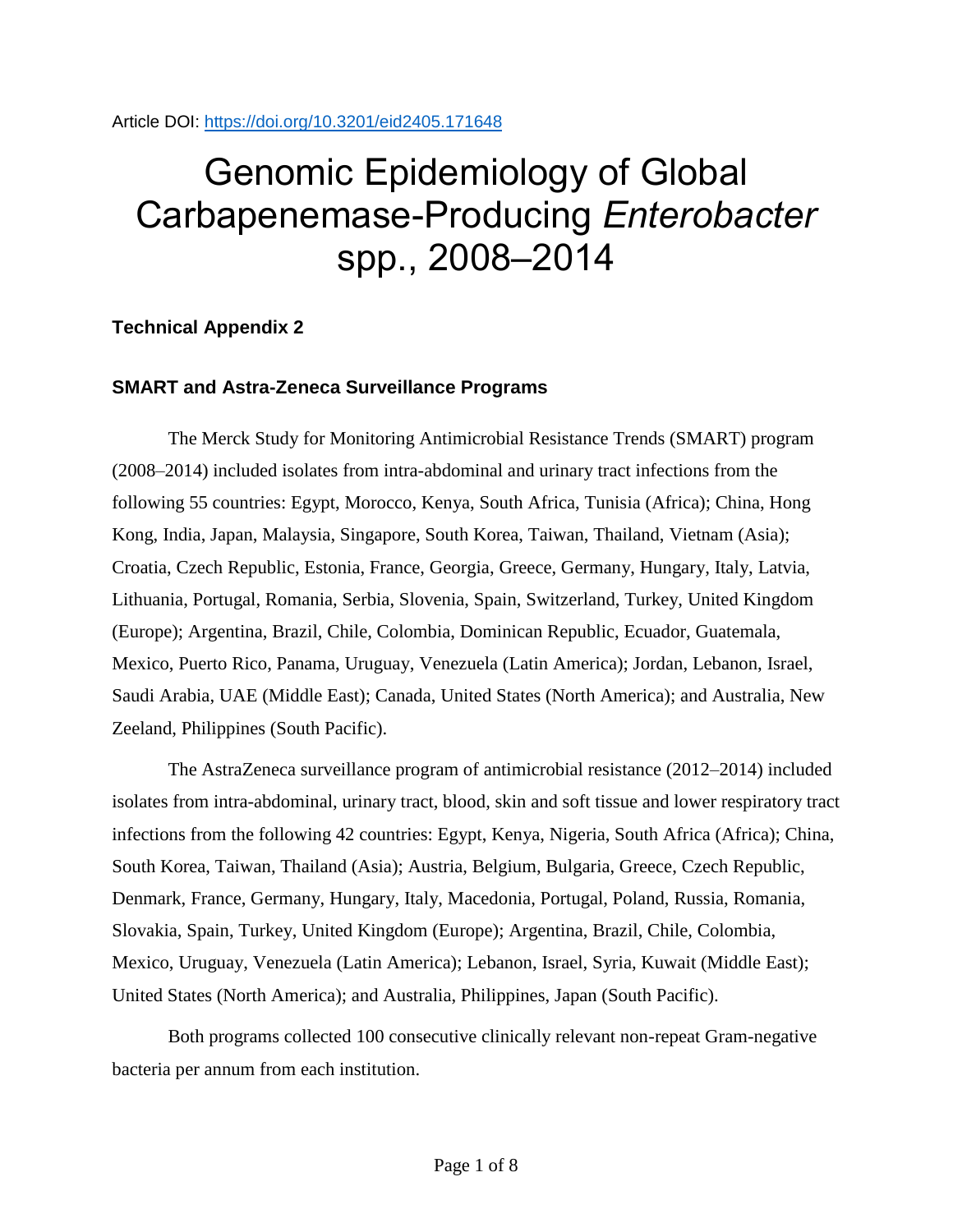#### **Results Obtained with** *Enterobacter aerogenes*

The phylogenetic tree containing *Enterobacter* spp. showed that *E. aerogenes* isolates were distant from other members of the *E. cloacae* complex (data not shown). A recent study showed that *E. aerogenes* was a closer relative to *Klebsiella pneumoniae* than the *E. cloacae* complex (*1*) and proposals to rename this species has been published (*2*).

The *E. aerogenes* ( $n = 10$ ) from our study were obtained from intra-abdominal specimens  $(n = 4)$ , urines  $(n = 5)$  and sputum  $(n = 1)$ . The most common carbapenemase was KPC-2 from Brazil (n = 2), Colombia (n = 1), China (n = 1) and Germany (n = 1). This was followed by OXA-48 from Turkey (n = 2), Saudi Arabia (n = 1), Tunisia (n = 1) and NDM-6 from Guatemala  $(n = 1)$ .

The  $bla_{KPC}$  was associated with the  $Tn4401b$  isoform (2 isolates from Brazil), NTE<sub>KPC-II</sub> identical to pECAZ159\_2 [CP019006.1] (1 isolate from Colombia) and  $NTE<sub>KPC-lb</sub>$  (2 isolates from China and Colombia). Isolates with *bla*<sub>OXA-48</sub> were part of Tn1999.2. The *bla*<sub>NDM-6</sub> from Guatemala had a unique genetic structural environment surrounding the carbapenemase named NDM-GE03 (MF327270).

## **β-lactamases, Antimicrobial Resistance Determinants, and Plasmid Analysis**

Online Technical Appendix 1 Table 1 (https://wwwnc.cdc.gov/EID/article/24/6/17-1648- Techapp1.xlsx) contains the study number, GenBank accession no, species, date, country of isolation, ST/clade, β-lactamases, antimicrobial resistance determinants, plasmid replicon types and plasmid multilocus sequence typing (MLST). Most isolates contained different types of βlactamases ranging from  $1 - 6$  per isolate; the most common non-carbapenemase was CTX-M-15 followed by OXA-1. Various additional antimicrobial resistance determinants were present ranging from 0–15 per isolate; these include different plasmid-mediated quinolone resistance determinants and aminoglycoside modifying enzymes (online Technical Appendix 1 Table 1).

As shown by Arrendo-Alonso and colleagues (*3*), our attempts at reconstructing plasmids using plasmidSPAdes, Recycler and cBar failed and these programs performed poorly using short read sequencing data. Plasmidfinder showed that the majority of isolates harbored several plasmid replicon types ranging from 0–5 per isolate and include the following: IncA/C2, IncHI2,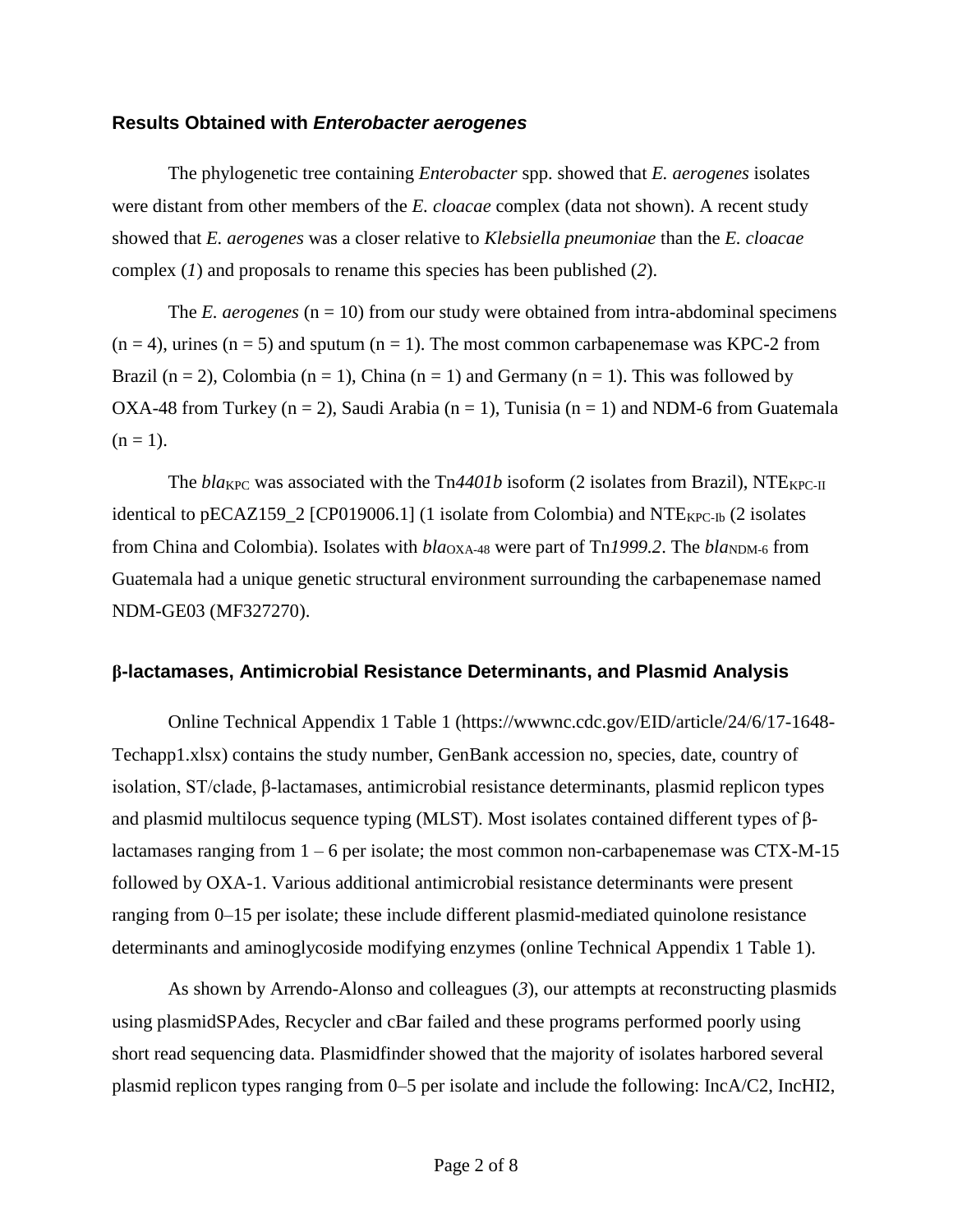IncHI2A, IncFII, IncFIB, IncN, IncQ1, IncL/M, IncR, IncX3, IncP6, IncU, ColRNAI, IncQ1 and Col types. Unfortunately, only 22 carbapenemase-containing contigs also included a plasmid replicon or mob gene. The most common plasmid MLST was IncHI2: ST1. We identified 16 isolates that harbored a single β-lactamase (carbapenemase) associated with a single replicon type; those with only OXA-48 were positive for IncL/M, those with only KPC-2 for IncR and IncN, isolates with only VIM-1 for IncA/C and IncN, those with only NDM-1 were positive for IncR, and the NDM-7 for IncX3 (online Technical Appendix 1 Table 1).

## **References**

- 1. Diene SM, Merhej V, Henry M, El Filali A, Roux V, Robert C, et al. The rhizome of the multidrugresistant *Enterobacter aerogenes* genome reveals how new "killer bugs" are created because of a sympatric lifestyle. Mol Biol Evol. 2013;30:369-83. [PubMed](https://www.ncbi.nlm.nih.gov/entrez/query.fcgi?cmd=Retrieve&db=PubMed&list_uids=23071100&dopt=Abstract) <http://dx.doi.org/10.1093/molbev/mss236>
- 2. Tindall BJ, Sutton G, Garrity GM. *Enterobacter aerogenes* Hormaeche and Edwards 1960 (Approved Lists 1980) and *Klebsiella mobilis* Bascomb et al. 1971 (Approved Lists 1980) share the same nomenclatural type (ATCC 13048) on the Approved Lists and are homotypic synonyms, with consequences for the name *Klebsiella mobilis* Bascomb et al. 1971 (Approved Lists 1980). Int J Syst Evol Microbiol. 2017;67:502–4. [PubMed](https://www.ncbi.nlm.nih.gov/entrez/query.fcgi?cmd=Retrieve&db=PubMed&list_uids=27902205&dopt=Abstract) <http://dx.doi.org/10.1099/ijsem.0.001572>
- 3. Arredondo-Alonso S, Willems RJ, van Schaik W, Schürch AC. On the (im)possibility of reconstructing plasmids from whole-genome short-read sequencing data. Microb Genom. 2017;3:e000128[.](https://www.ncbi.nlm.nih.gov/entrez/query.fcgi?cmd=Retrieve&db=PubMed&list_uids=29177087&dopt=Abstract) [PubMed](https://www.ncbi.nlm.nih.gov/entrez/query.fcgi?cmd=Retrieve&db=PubMed&list_uids=29177087&dopt=Abstract) <http://dx.doi.org/10.1099/mgen.0.000128>
- 4. Hoffmann H, Roggenkamp A. Population genetics of the nomenspecies *Enterobacter cloacae.* Appl Environ Microbiol. 2003;69:5306–18. [PubMed](https://www.ncbi.nlm.nih.gov/entrez/query.fcgi?cmd=Retrieve&db=PubMed&list_uids=12957918&dopt=Abstract) [http://dx.doi.org/10.1128/AEM.69.9.5306-](http://dx.doi.org/10.1128/AEM.69.9.5306-5318.2003) [5318.2003](http://dx.doi.org/10.1128/AEM.69.9.5306-5318.2003)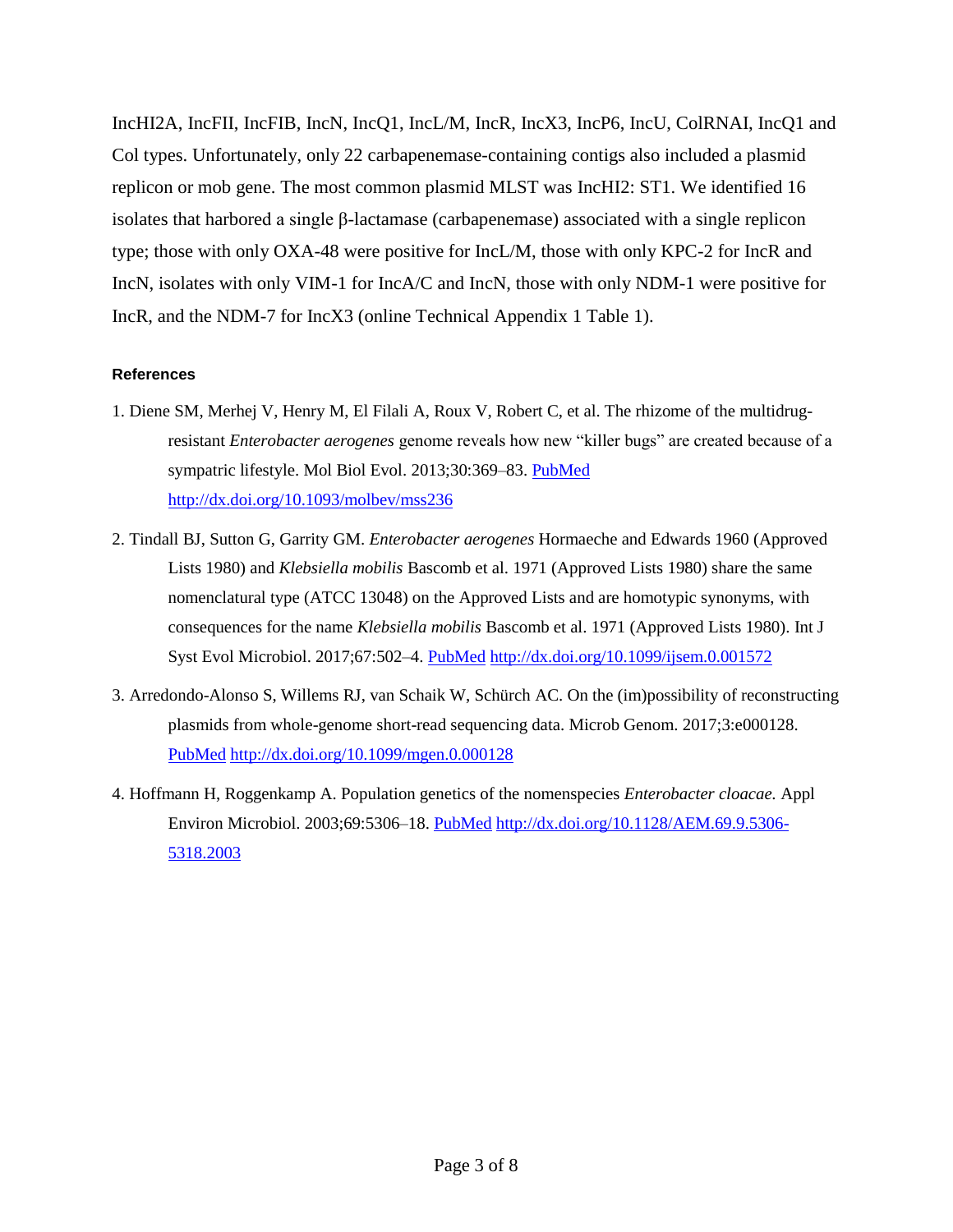|                          |                  |                                                                             |                                          | Dominant       |
|--------------------------|------------------|-----------------------------------------------------------------------------|------------------------------------------|----------------|
|                          |                  |                                                                             |                                          | sequence types |
| Species (no.)            | Hoffmann cluster | Global location (no.)                                                       | Carbapenemases (no.)                     | (no.)          |
| Enterobacter             | VI(4)            | Argentina (4), Australia (1), Brazil (2),                                   | IMP-13 (1), KPC-2 (10), KPC-3            | ST114 (19)     |
| xiangfangensis           |                  | Canada (1), Colombia (1), Croatia                                           | (1), NDM-1 (21), OXA-48 (10),            |                |
| $(n = 65)$               |                  | (7), Greece (4), Guatemala (2), India                                       | VIM-1 (15), VIM-1+OXA-48 (1),            |                |
|                          |                  | (1), Italy (1), Kuwait (2), Morocco (2),                                    | VIM-4 (2), VIM-4+OXA-48 (2),             |                |
|                          |                  | Nigeria (1), Philippines (4), Romania                                       | VIM-31+OXA-48 (2)                        |                |
|                          |                  | (6), Russia (3), Serbia (7), South                                          |                                          |                |
|                          |                  | Africa (1), Spain (2), Taiwan (1),                                          |                                          |                |
|                          |                  | Tunisia (4), Turkey (3), USA (3),                                           |                                          |                |
|                          |                  | Venezuela (1), Vietnam (1)                                                  |                                          |                |
| Enterobacter             | VIII             | Argentina (3), Australia (2), Austria                                       | IMP-4 (2), IMP-8 (2), IMP-14             | ST90 (10)      |
| hormaechei               |                  | (1), Belgium (1), Canada (1), China                                         | (1), KPC-2 (10), KPC-2+NDM-1             | ST93 (14)      |
| subsp.                   |                  | (1), Colombia (5), Greece (11),                                             | (1), KPC-3 (1), KPC-3 (1), KPC-          |                |
| steigerwaltii            |                  | Hungary (1), Italy (2), Jordan (1),<br>Mexico (1), Puerto Rico (1), Romania | 5(1)<br>NDM-1 (7), NDM-1+OXA-48 (1),     |                |
| $(n = 47)$               |                  | (2), Spain (1), Taiwan (1), Thailand                                        | NDM-1+KPC-2 (1), OXA-48 (4),             |                |
|                          |                  | $(1)$ , Turkey $(1)$ , USA $(3)$ , Vietnam $(7)$                            | VIM-1 (15), VIM-4 (1), VIM-23            |                |
|                          |                  |                                                                             | (1)                                      |                |
| Enterobacter             | Ш                | Greece (3), Italy (1), Mexico (2),                                          | IMP-4 (1), IMP-8 (3), NDM-1 (1),         | ST78 (10)      |
| cloacae cluster III      |                  | Philippines (1), Serbia (1), Spain (1),                                     | OXA-48 (1), VIM-1 (5), VIM-5             |                |
| $(n = 14)$               |                  | Taiwan (3), Turkey (2)                                                      | $(1)$ , VIM-23 $(2)$                     |                |
| Enterobacter             | XI               | Colombia (2), Guatemala (1), Nigeria                                        | KPC-2 (2), KPC-4 (1),                    | Various        |
| cloacae subsp.           |                  | (1), Philippines (3), Puerto Rico (1),                                      | NDM-1 (7), NDM-7 (1),                    |                |
| cloacae (n = 13)         |                  | Tunisia (2), Vietnam 3)                                                     | OXA-48 (2)                               |                |
| Enterobacter             | IV               | Kenya (1), Kuwait (3), Philippines (1),                                     | KPC-2 (2), KPC-3 (1)                     | Various        |
| cloacae cluster IV       |                  | Spain (1), USA (1), Venezuela (2)                                           | NDM-1 (1), NDM-7 (1)                     |                |
| $(n = 9)$                |                  |                                                                             | OXA-48 (3), VIM-1 (1)                    |                |
| Enterobacter             | VI               | Australia (1), China (2), Spain (2),                                        | $\overline{\text{IMP-1}}$ (2), IMP-4 (1) | ST108 (6)      |
| hormaechei               |                  | Israel (1)                                                                  | OXA-48 (1), VIM-1 (2)                    |                |
| subsp. oharae            |                  |                                                                             |                                          |                |
| $(n = 6)$                |                  |                                                                             |                                          |                |
| Enterobacter             |                  | Colombia (1), South Africa (1), USA                                         | IMP-8 (1), KPC-2 (3), NDM-1 (1)          | Various        |
| asburiae ( $n = 5$ )     |                  | $(2)$ , Taiwan $(1)$                                                        |                                          |                |
| Enterobacter             | Ш                | Spain (1)                                                                   | $VIM-1$                                  | ST520 (1)      |
| <i>kobei</i> ( $n = 1$ ) |                  |                                                                             |                                          |                |

**Technical Appendix 2 Table 1.** The characteristics and global distribution of the different species among *Enterobacter cloacae* complex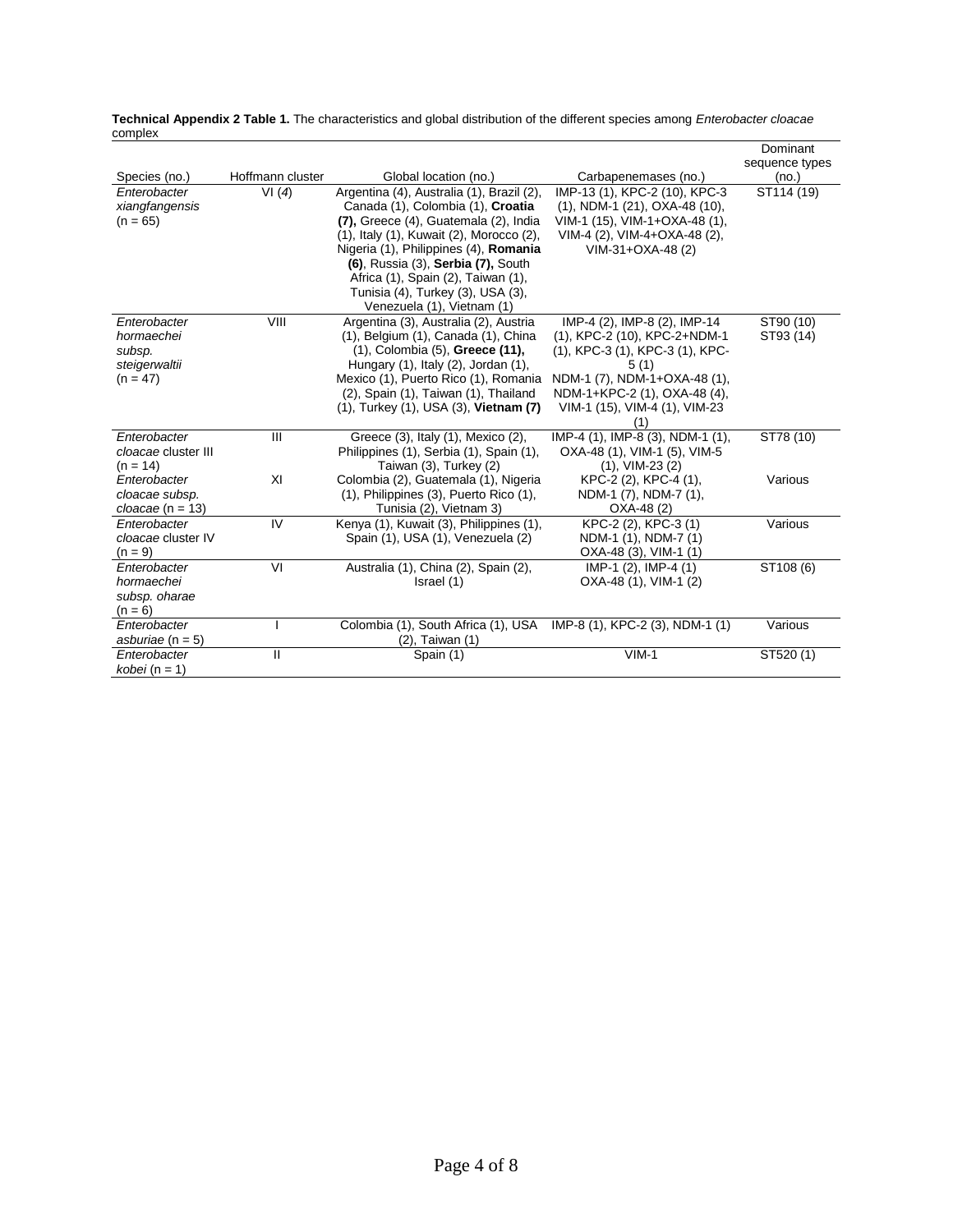| Little obactor cloacac complex  |             |                                |                                               |
|---------------------------------|-------------|--------------------------------|-----------------------------------------------|
| Sequence Type (no.)             | Clade (no.) | Carbapenemase and              | Genetic environment surrounding carbapenemase |
|                                 |             | country of isolation (no.)     | (GenBank accession no.)                       |
| E. cloacae cluster III          | 78 (10)     | VIM-1 from Greece (3)          | In237 (EF690695)                              |
| $ST78 (n = 10)$                 |             | VIM-1 from Italy $(1)$         | In916 (KF856617)                              |
|                                 |             | IMP-4 from the Philippines (1) | ND.                                           |
|                                 |             | VIM-1 from Spain (1)           | In624 (GQ422827)                              |
|                                 |             | IMP-8 from Taiwan (3)          | In73 (AF322577)                               |
|                                 |             | OXA-48 from Turkey (1)         | Tn 1999.2                                     |
| E. hormaechei subsp.            | 90B (3)     | IMP-4 from Australia (1)       | In809 (JX101693)                              |
| steigerwaltii ST90 ( $n = 10$ ) | 90C (7)     | KPC-2 from Canada (1)          | Tn4401a                                       |
|                                 |             | NDM from Romania (1)           | pNDM-U.S. (CP006661.1)                        |
|                                 |             | VIM-1 from Greece (7)          | In237 (EF690695)                              |
| E. hormaechei subsp.            | 93 (14)     | VIM-1 from Austria (1)         | ND.                                           |
| steigerwaltii ST93 ( $n = 14$ ) |             | OXA-48 form Belgium (1)        | Tn 1999.2                                     |
|                                 |             | IMP-8 from China (1)           | In655 (HQ651093)                              |
|                                 |             | NDM-1 from Romania (1)         | pNDM-U.S. (CP006661.1)                        |
|                                 |             | VIM-1 from Spain (1)           | In3103 (LC169588)                             |
|                                 |             | IMP-14 from Thailand (1)       | In1314 (LC169569)                             |
|                                 |             | KPC-2 from USA (1)             | Tn4401b                                       |
|                                 |             | NDM-1 from Vietnam (5)         | NDM-GE01 (MF288916)                           |
|                                 |             | NDM-1+OXA-48 from Vietnam      | NDM-GE01(MF288916)[NDM], Tn 1999.2(OXA)       |
|                                 |             | (1)                            | Tn 1999.2                                     |
|                                 |             | OXA-48 from Vietnam (1)        |                                               |
| E. xiangfangensis               | 114A (13)   | VIM-4, OXA-48 from Kuwait (2)  | In416 (LC169572) [VIM], Tn1999.2 (OXA-48)     |
| $ST114 (n = 19)$                | 114B $(4)$  | OXA-48 from Morocco (1)        | OXA-GE01 (MF327271)                           |
|                                 | 114C (2)    | NDM-1 from Romania (1)         | pNDM-U.S. (CP006661.1)                        |
|                                 |             | NDM-1 from Serbia (7)          | NDM-GE02 (MF346371)                           |
|                                 |             | OXA-48 from Tunisia (2)        | Tn 1999.2, OXA-GE01 (MF327271)                |
|                                 |             | VIM-1 from Greece (3)          | In4873 (LC169572)                             |
|                                 |             | VIM-1 from Italy (1)           | In916 (KF856617)                              |
|                                 |             | VIM-1 from USA (1)             | In1209 (LC169573)                             |
|                                 |             | KPC-2 from USA (1)             | Tn4401b                                       |

**Technical Appendix 2 Table 2.** Characteristics and global distribution of major sequence types (≥10 isolates per ST) among *Enterobacter cloacae* complex\*

\*The minor STs (5–9 isolates/ST) includes ST105 and ST108 (both with 6 isolates) were distinguished on the basis of their molecular epidemiology. ST105 from *E. xiangfangensis* was only present in Croatia where it contained *bla*<sub>VIM-1</sub> within In110; and in contrast, all the *E. hormaechei* subsp. oharae isolates belonged to ST108 and showed a global distribution (Australia [with *bla*<sub>IMP-4</sub>], China [with *bla*<sub>IMP-1</sub>], Israel [with *bla*<sub>OXA-48</sub>], and Spain [with *bla*<sub>VIM-1</sub>]). In, Integron; ND, not detected due to limitation of short read sequencing.

| Technical Appendix 2 Table 3. Global distribution of sequence types, clades, genetic environments surrounding the |  |
|-------------------------------------------------------------------------------------------------------------------|--|
| carbapenemase genes among Enterobacter cloacae complex                                                            |  |
|                                                                                                                   |  |

|                     | Sequence    |                           |                                             |
|---------------------|-------------|---------------------------|---------------------------------------------|
| Carbapenemase (no.) | types (no.) | Country of origin (no.)   | Genetic environment (GenBank accession no.) |
| IMPs (14)           | 108(2)      | China (2)                 | ND.                                         |
| $IMP-1(2)$          | 78A (1)     | Philippines (1)           | <b>ND</b>                                   |
| IMP-4 $(4)$         | 90(1)       | Australia (1)             | In809 (JX101693)                            |
| $IMP-8(6)$          | 108(1)      | Australia (1)             | ND                                          |
| $IMP-13(1)$         | 133(1)      | Australia (1)             | <b>ND</b>                                   |
| $IMP-14(1)$         | 25(1)       | Taiwan (1)                | In73 (AF322577)                             |
|                     | 78A (3)     | Taiwan (3)                | In73 (AF322577)                             |
|                     | 93(1)       | China (1)                 | In655 (HQ651093)                            |
|                     | 204(1)      | Taiwan (1)                | ND.                                         |
|                     | 182(1)      | Spain (1)                 | In1319 (LC169585)                           |
|                     | 93(1)       | Thailand (1)              | In1314 (LC169569)                           |
| <b>KPCs (33)</b>    | 62(2)       | Argentina (2)             | Tn4401a                                     |
| KPC-2 (27)          | 66 (2)      | Argentina (1), Brazil (1) | ND, Tn4401b                                 |
| KPC-2+NDM-1 (1)     | 88 (2)      | Colombia (2)              | ND, Tn4401b                                 |
| $KPC-3$ (3)         | 90B(1)      | Canada (1)                | Tn4401a                                     |
| KPC-4 (1)           | 93(1)       | USA(1)                    | Tn4401b                                     |
| $KPC-5(1)$          | 110(1)      | Argentina (1)             | ND.                                         |
|                     | 114C (1)    | USA(1)                    | Tn4401b                                     |
|                     | 171B(1)     | Colombia (1)              | KPC-GE01 (MF327266)                         |
|                     | 200(1)      | Brazil (1)                | Tn4401b                                     |
|                     | 418(1)      | Russia (1)                | <b>ND</b>                                   |
|                     | 456 (1)     | Colombia (1)              | Tn4401b                                     |
|                     | 484 (2)     | USA(2)                    | Tn4401b                                     |
|                     | 510(2)      | Colombia (2)              | Tn4401b, KPC-GE02 (MF327263)                |
|                     | 511 (3)     | Argentina (3)             | <b>ND</b>                                   |
|                     | 516(1)      | Venezuela (1)             | KPC-GE03 (MF327265)                         |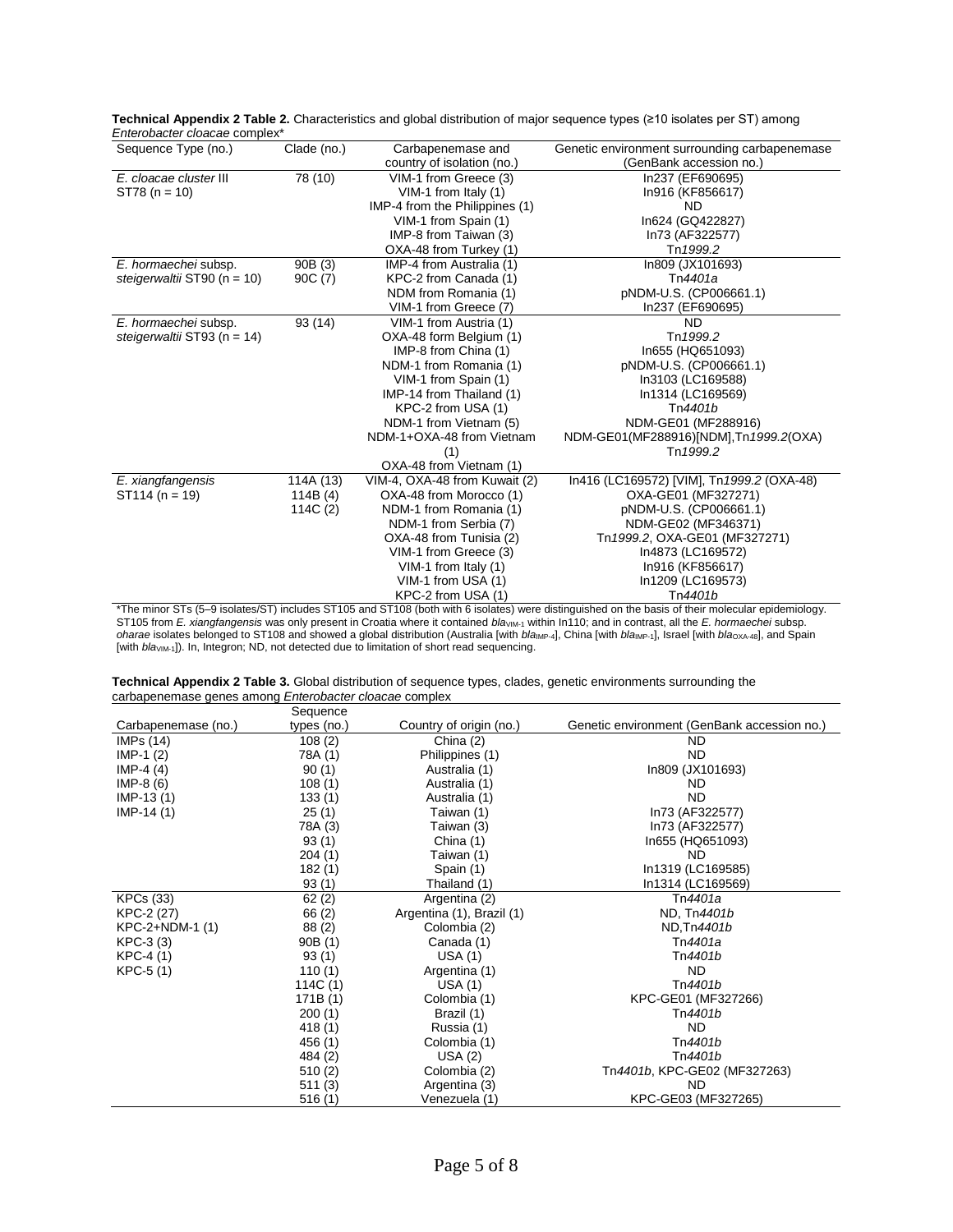|                     | Sequence              |                               |                                             |
|---------------------|-----------------------|-------------------------------|---------------------------------------------|
| Carbapenemase (no.) | types (no.)           | Country of origin (no.)       | Genetic environment (GenBank accession no.) |
|                     | 523(1)                | Venezuela (1)                 | Tn4401b                                     |
|                     |                       |                               |                                             |
|                     | 526(1)                | Venezuela (1)                 | Tn4401b                                     |
|                     | 535(1)                | USA (1)                       | Tn4401b                                     |
|                     | 610(1)                | Colombia (1)                  | NTEKPC-II identical pECAZ159_2 (CP019006.1) |
|                     |                       |                               | NTEKPC-II identical pECAZ159 2 (CP019006.1) |
|                     | 837(1)                | Colombia (1)                  |                                             |
|                     | 88(1)                 | Colombia                      | Tn4401b(KPC), pNDM-U.S. (CP006661.1)[NDM]   |
|                     | 171C (1)              | USA (1)                       | Tn4401d                                     |
|                     | 461(1)                | USA(1)                        | Tn4401b                                     |
|                     |                       |                               |                                             |
|                     | 515(1)                | USA(1)                        | Tn4401d                                     |
|                     | 137(1)                | Puerto Rico (1)               | KPC-GE04 (MF351991)                         |
|                     | 204(1)                | Puerto Rico (1)               | Tn <i>4401b</i>                             |
|                     |                       |                               |                                             |
| <b>NDMs</b> (41)    | 66 (1)                | Canada (1)                    | NDM-GE-VF‡                                  |
| NDM-1 (38)          | 90B (1)               | Romania (1)                   | NDM-GE-U.S.†                                |
| NDM-1+OXA-48 (1)    | 93(1)                 | Romania (1)                   | NDM-GE-U.S.+                                |
| NDM-7 (2)           | 93(6)                 | Vietnam (6)                   | NDM-GE01 (MF288916)                         |
|                     |                       |                               |                                             |
|                     | 114A(1)               | Romania (1)                   | NDM-GE-U.S.†                                |
|                     | 114A $(7)$            | Serbia (7)                    | NDM-GE02 (MF346371)                         |
|                     | 136(2)                | Philippines (2)               | NDM-GE-U.S.†                                |
|                     | 171(2)                | South Africa (1) Guatemala(1) |                                             |
|                     |                       |                               | GE-pC06114_1§                               |
|                     | 182(3)                | Guatemala (1)                 | NDM-GE03 (MF327270)                         |
|                     | 270(1)                | Philippines (1)               | NDM-GE03 (MF327270)                         |
|                     | 279(3)                | Vietnam (1)                   | NDM-GE-U.S.†                                |
|                     |                       |                               |                                             |
|                     | 418(1)                | Philippines(1)                | NDM-GE01 (MF288916)                         |
|                     | 435 (1)               | Romania (3)                   | NDM-GE-U.S.†                                |
|                     | 462 (1)               | India $(1)$                   | NDM-GE-U.S.†                                |
|                     | 513 (1)               | South Africa (1)              | <b>GE-PEL¶</b>                              |
|                     |                       |                               |                                             |
|                     | 518(1)                | Vietnam (1)                   | NDM-GE-U.S.†                                |
|                     | 519(1)                | Vietnam (1)                   | NDM-GE01 (MF288916)                         |
|                     | 524(1)                | Serbia (1)                    | NDM-GE-U.S.†                                |
|                     |                       | Guatemala (1)                 |                                             |
|                     | 525 (1)               |                               | NDM-GE04 (MF327264)                         |
|                     | 609(1)                | Vietnam (1)                   | NDM-GE03 (MF327270)                         |
|                     | 832 (1)               | Philippines (1)               | NDM-GE01 (MF288916)                         |
|                     | 836 (1)               | Philippines (1)               | NDM-GE-U.S.†                                |
|                     |                       |                               |                                             |
|                     | 93(1)                 | Kenya (1)                     | NDM-GE-U.S.†                                |
|                     | 834 (1) 835 (1)       |                               |                                             |
|                     |                       | Nigeria (1)                   | NDM-GE-U.S.†                                |
|                     |                       |                               |                                             |
|                     |                       | Vietnam (1)                   | GE-PittNDM01#                               |
|                     |                       | Philippines (1)               | NDM-GE01(MF288916)[NDM], Tn1999.2(OXA)      |
|                     |                       | Philippines (1)               | GE-pEC50-NDM7**                             |
|                     |                       |                               | GE-pEC50-NDM7**                             |
|                     |                       |                               |                                             |
| OXA-48 (21)         | 78A (1)               | Turkey (1)                    | ND                                          |
|                     | 93(2)                 | Belgium (1), Vietnam (1)      | ND                                          |
|                     | 98(1)                 | Russia (1)                    | ND                                          |
|                     |                       |                               | <b>ND</b>                                   |
|                     | 108(1)                | Israel (1)                    |                                             |
|                     | 109(1)                | Russia (1)                    | <b>ND</b>                                   |
|                     | 114A (3)              | Morocco (1)                   | OXA-GE01 (MF327271)                         |
|                     | 121(2)                | Tunisia (2)                   | OXA-GE01 (MF327271), Tn 1999.2              |
|                     | 182(1)                | Morocco (1)                   | OXA-GE01 (MF327271)                         |
|                     |                       |                               |                                             |
|                     | 190 (1)               | Nigeria (1)                   | ND                                          |
|                     | 200(1)                | Tunisia (1)                   | Tn 1999.2                                   |
|                     | 433(2)                | Turkey (1)                    | OXA-GE02 (MF327268)                         |
|                     |                       | Turkey (1)                    | OXA-GE03 (MF327269)                         |
|                     | 435 (1)               |                               |                                             |
|                     | 456 (2)               | Kuwait (2)                    | OXA-GE04 (MF327267)                         |
|                     | 521(1)                | Kuwait (1)                    | <b>ND</b>                                   |
|                     | 522(1)                | Tunisia (2)                   | Tn 1999.2                                   |
|                     |                       |                               | Tn 1999.2                                   |
|                     |                       | Jordan (1)                    |                                             |
|                     |                       | Spain (1)                     | Tn 1999.2                                   |
| VIMS (51)           | 66 (1)                | Taiwan (1)                    | <b>ND</b>                                   |
| $VIM-1(39)$         | 78 (5)                | Greece (3)                    | In237 (EF690695)                            |
|                     |                       |                               |                                             |
| VIM-1+OXA-48 (1)    | 88(1)                 | Italy $(1)$                   | In916 (KF856617)                            |
| $VIM-4(3)$          | 90C (7)               | Spain (1)                     | In624 (GQ422827)                            |
| VIM-4+OXA-48 (2)    | 93(2)                 | Italy $(1)$                   | In1318 (LC169584)                           |
| $VIM-5(1)$          | 96(1)                 | Greece (7)                    | In237 (EF690695)                            |
|                     |                       |                               |                                             |
| $VIM-23(3)$         | 98(1)                 | Austria (1)                   | ND.                                         |
| VIM-31+OXA-48 (2)   | 105(6)                | Spain (1)                     | In3103 (LC169588)                           |
|                     | 108(2)                | Spain (1)                     | In624 (GQ422827)                            |
|                     |                       |                               | In87 (AY648125)                             |
|                     | 110(2)                | Greece (1)                    |                                             |
|                     | 114B(4)<br>114C $(1)$ | Croatia (6)<br>Spain (2)      | In110 (AJ969234)<br>In624 (GQ422827)        |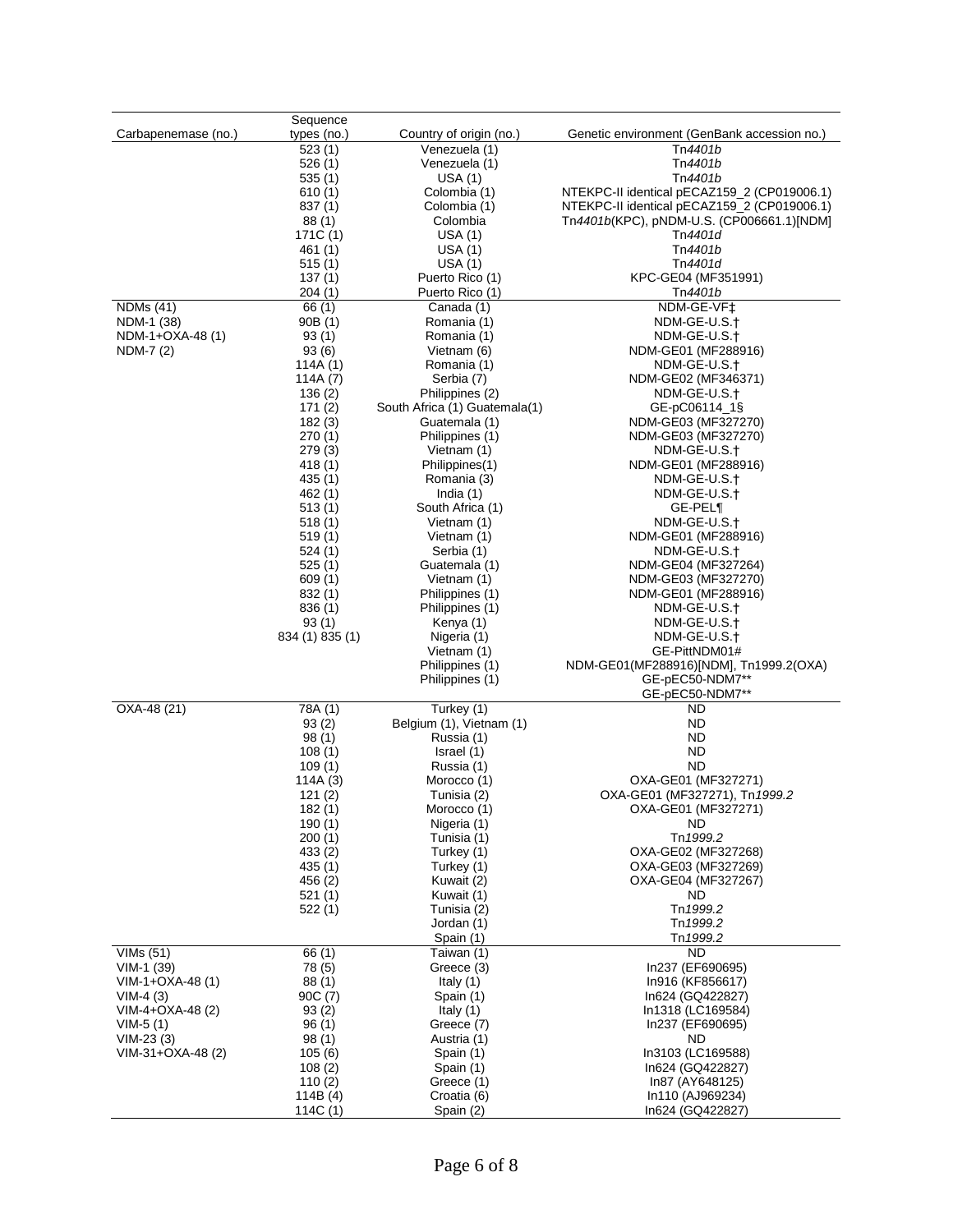|                     | Sequence    |                         |                                             |
|---------------------|-------------|-------------------------|---------------------------------------------|
| Carbapenemase (no.) | types (no.) | Country of origin (no.) | Genetic environment (GenBank accession no.) |
|                     | 136(1)      | Greece (2)              | In87 (AY648125)                             |
|                     | 141(2)      | Greece (3)              | In4873 (LC169572)                           |
|                     | 514(1)      | Italy $(1)$             | In916 (KF856617)                            |
|                     | 520(1)      | USA(1)                  | In1209 (LC169573)                           |
|                     | 527(1)      | Tunisia (1)             | In1315 (LC169570)                           |
|                     | 418(1)      | Greece (2)              | In87 (AY648125)                             |
|                     | 62(1)       | Italy $(1)$             | ND.                                         |
|                     | 265(2)      | Spain (1)               | In110 (AJ969234)                            |
|                     | 114A $(2)$  | Austria (1)             | In1373 (LC224311)                           |
|                     | 512(1)      | Croatia (1)             | ND (VIM), Tn 1999.2 (OXA)                   |
|                     | 175(1)      | Hungary (1)             | ND.                                         |
|                     | 796 (2)     | Romania (2)             | In1323 (LC169579)                           |
|                     | 200(2)      | Kuwait (2)              | In416 (AJ704863), ND (OXA)                  |
|                     |             | Turkey (1)              | In1316 (LC169578)                           |
|                     |             | Mexico (1)              | In1372 (LC224310)                           |
|                     |             | Mexico (2)              | In1374 (LC224312)                           |
|                     |             | Turkey (2)              | In669 (JN982330)[VIM],                      |
|                     |             |                         | OXA-GE03 (MF327269)[OXA]                    |

\*In, Integron; ND, not detected due to limitation of short read sequencing.

†Identical to a region on pNDM-U.S. (CP006661.1).

‡Identical to a region on pNDM-VF (KR733543.1).

§Identical to a region on pC06114\_1 (CP016035.1).

¶Similar to a region on *P. mirabilis* PEL (KF856624.1).

#Identical to a region on PittNDM01 plasmid1 (CP006799.1).

\*\*Identical to a region pEC<sub>50</sub>-NDM7 (KX470735.1).